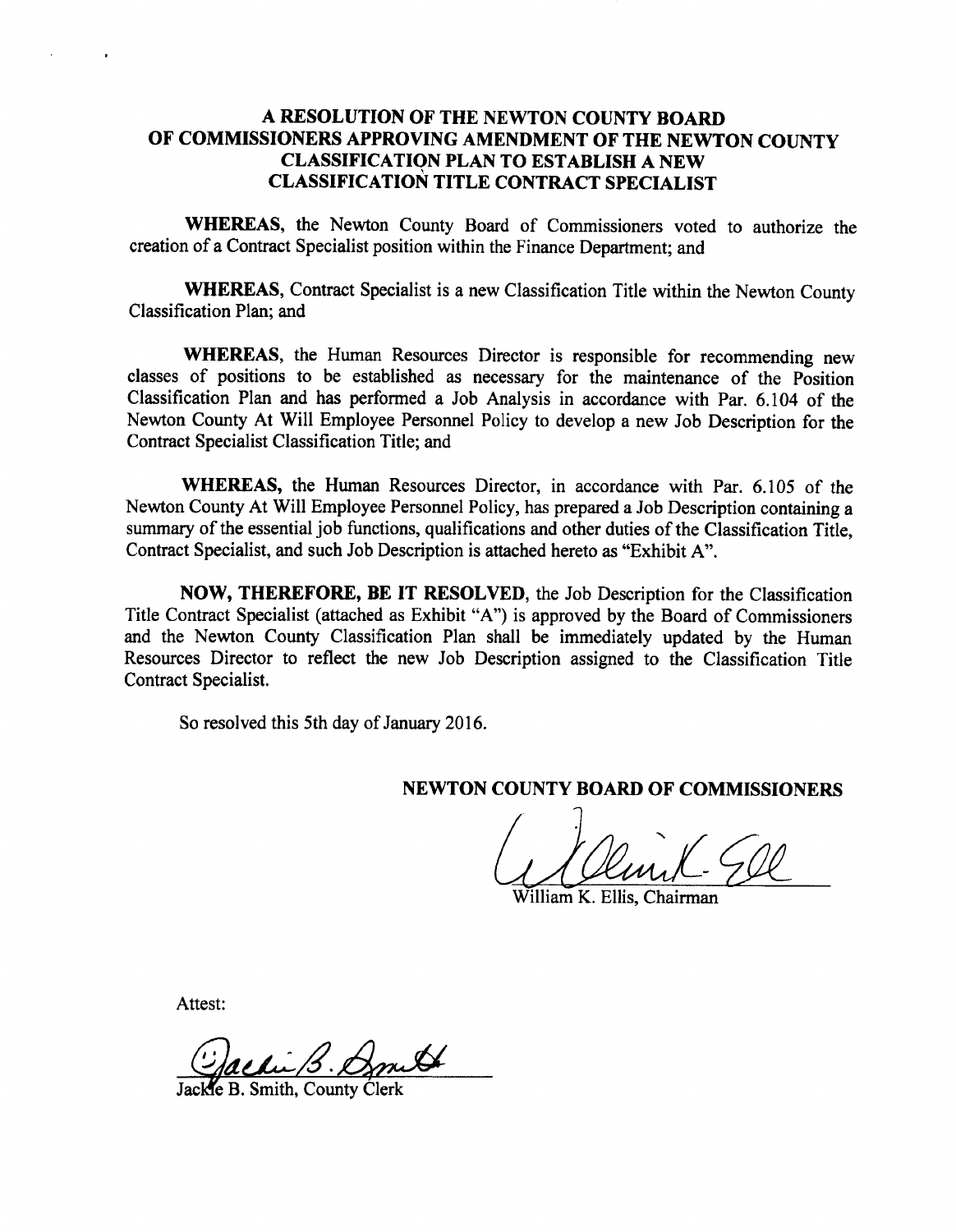# EXHIBIT A

# NEWTON COUNTY GOVERNMENT CLASS SPECIFICATION

CLASS TITLE: CONTRACT SPECIALIST CLASS CODE: 176 DEPARTMENT: FINANCE DATE: 12112015 DIVISION: PURCHASING GRADE: 123 REPORTS TO: FINANCE DIRECTOR

### JOB SUMMARY:

This position is responsible for preparing, examining, analyzing, negotiating, revising and maintaining all county contracts that involve the purchase or sale of goods or services such as equipment, materials, supplies, professional services, or product.

# ESSENTIAL JOB FUNCTIONS:

Coordinates with County departments/offices to ensure timely and accurate contract preparation and problem resolution. Negotiate terms and conditions, practices and techniques including cost reduction techniques.

Monitors the County's procurement processes to ensure equal access for all qualified participants.

Reviews proposed contracts prepared by County offices/departments and provide feedback regarding contract provisions, terms and conditions, etc.

Verifies the background and credentials of companies that are under consideration and other contract documents.

Monitors records for contracts whether with being paid against a purchase order or not to ensure that no contract is in excess of the allotted monthly limit or the agreed contract amount.

Monitors vendor compliance with contractual obligations.

Maintain a detailed list of County contracts with all pertinent information such as description, original contract date, renewal periods, insurance compliance with expiration, current business license detailing cost per year.

Maintain an audit file for each contract which will include original contract all correspondence, changes/deviations, amendments, clarifications, payment schedules. Investigates vendor complaints, reports findings and makes recommendation to resolve complaints.

Evaluates and reviews bidder's application and certification documents.

Ensures compliance with Newton County, State of Georgia and Federal resolutions, ordinances, laws and/or guidelines, contracting principles and cost containment methods and practices.

May administer multi-department/office contracts to assure full contractor compliance.

Maintain <sup>a</sup> detailed list of contracts concerning all County properties (owned or rented).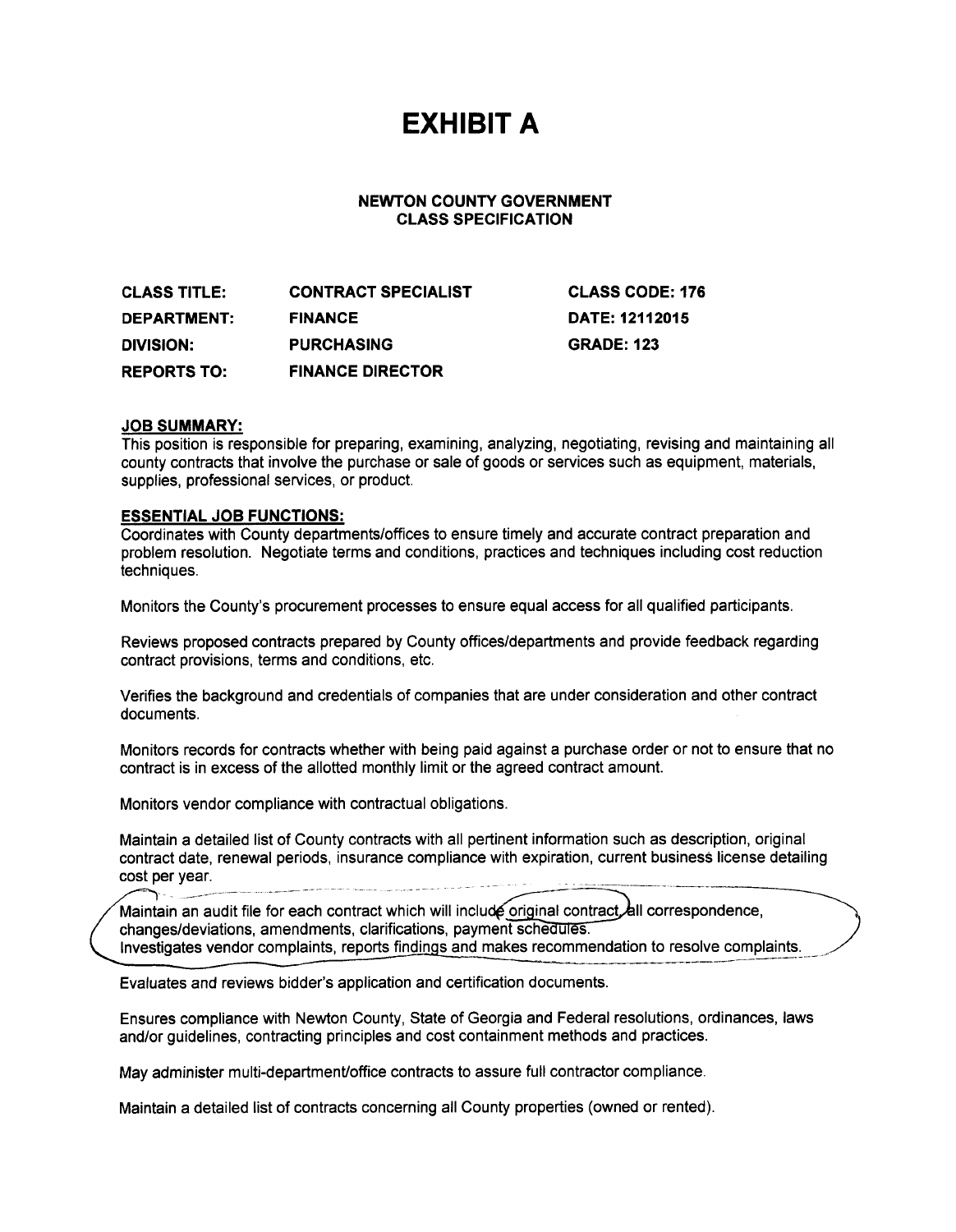Notifies appropriate department(s) of contract expiration in a timely matter to avoid any lapse and to rebid the contract in a timely manner.

Participate or negotiate contracts regarding County Healthcare, General Liability and Property Liability Insurance, etc.

Assists with contract termination procedures.

Provide assistance to the Purchasing Coordinator in the preparation of Requests for Bids/Proposals, bids for capital projects, SPLOST projects and other projects; participates in pre-bid conferences; performs reference checks; participates in evaluation process; maintains bid board for opening dates, pre-bid conferences; reserves bid opening locations; issuing purchase orders.

Employees in this classification may be expected to perform any related duties as required by proper authority.

Works closely with Purchasing Coordinator and may perform the duties of the Purchasing Coordinator in his/her absence.

Performs other related duties as assigned.

#### MINIMUM QUALIFICATIONS REQUIRED:

High School Diploma or GED; and

Associate Degree or a minimum of two years of college course work or vocational training in business administration, accounting, or other related field; and,

Three to Five years of progressively responsible experience in contract administration and procurement,

purchasing, customer service, or other related experience; or any equivalent combination of education,

training, and experience which provides the requisite knowledge, skills, and abilities for this position.

### KNOWLEDGE. SKILLS AND ABILITIES:

Purchasing laws, rules and regulations.

Ability to interpret contract requirements.

Practices and procedures used in governmental purchasing.

Record keeping, report preparation, filing methods and records management techniques.

Correct English usage, including spelling, grammar, punctuation, and vocabulary.

Standard business arithmetic, including percentage and decimals.

Basic budgetary principles and practices.

General office procedures, policies and practices, as well as basic knowledge of computer and other general office equipment.

Computer applications related to the work.

Ability to review and interpret insurance policies or certificates of insurance

### LICENSES AND CERTIFICATIONS:

CPPB, Certified Professional Public Buyer, preferred or ability to obtain within two ( 2) year of hire dated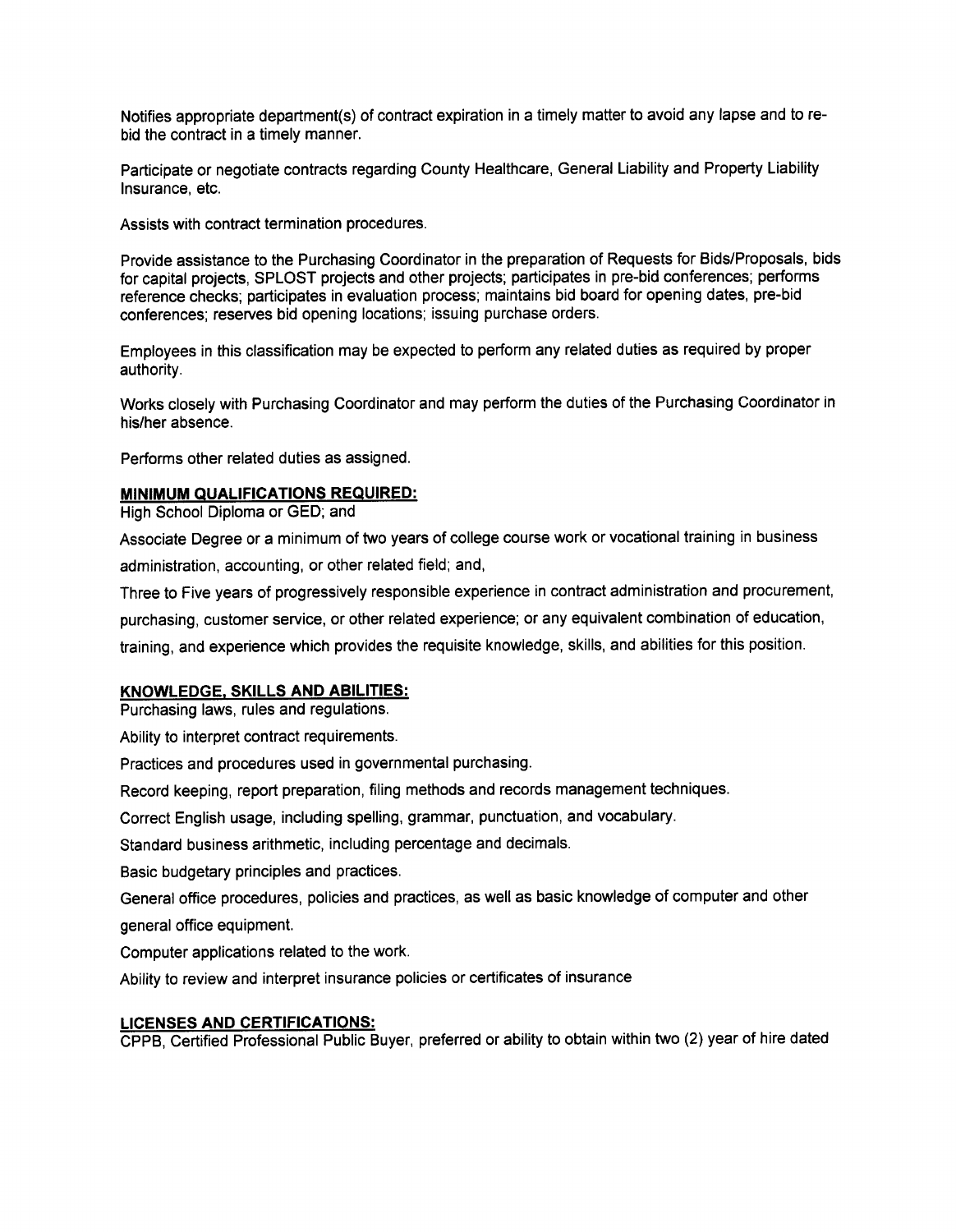# ADA) MINIMUM QUALIFICATIONS OR STANDARDS REQUIRED TO PERFORM ESSENTIAL JOB FUNCTIONS

PHYSICAL REQUIREMENTS: Must be physically able to operate a variety of machinery and equipment including standard office equipment, a computer terminal, and a printer. Must be able to use body members to work, move, or carry objects or materials. This position requires: walking, bending, stooping, standing, pushing, pulling, lifting, fingering, grasping, feeling, seeing, talking, hearing, and repetitive motions. Must be able to exert up to 10 pounds of force occasionally. Physical demand requirements are at levels of those for sedentary work.

DATA CONCEPTION: Requires the ability to compare and/or judge the readily observable functional, structural, or compositional characteristics (whether similar to or divergent from obvious standards) of data, people, or things.

INTERPERSONAL COMMUNICATION: Requires the ability to hear, speak and/or signal people to convey or exchange information. Includes giving assignments and/or directions to co-workers or assistants.

LANGUAGE ABILITY: Requires the ability to read a variety of legal and administrative documents and informational documentation, directions, instructions, and methods and procedures. Requires the ability to prepare legal motions and briefs, memorandums, legal opinions, ordinances, resolutions, deeds, contracts, audit letters, policy proposals, legal advertisements, and other documents using prescribed formats and conforming to all rules of punctuation, grammar, diction, and style. Requires the ability to speak to groups of people with poise, voice control, and confidence.

INTELLIGENCE: Requires the ability to learn and understand complex principles and techniques; to acquire and be able to expound on knowledge of topics related to primary occupation; and to make independent judgment in the absence of management.

VERBAL APTITUDE: Requires the ability to record and deliver information, to explain procedures, and to follow oral and written instructions. Must be able to communicate effectively and efficiently in a variety of administrative, technical, or professional languages including legal, accounting, and real estate terminology.

NUMERICAL APTITUDE: Requires the ability to utilize mathematical formulas; to add and subtract totals; to multiply and divide; to utilize and determine percentages and decimals; and to perform special computations such as discount, interest, and proportion.

FORM/SPATIAL APTITUDE: Requires the ability to inspect items for proper length, width, and shape, visually with office equipment.

MOTOR COORDINATION: Requires the ability to coordinate hands and eyes in using computers and office equipment. Requires the ability to use the keyboard, lift, bend, push, and pull objects or materials using body parts as the position necessitates.

MANUAL DEXTERITY: Requires the ability to handle a variety of items such as computers and office equipment. Must have the ability to use one hand for twisting or turning motion while coordinating the other hand with different activities. Must have minimal levels of eye/ hand/foot coordination.

COLOR DISCRIMINATION: Requires the ability to differentiate between colors and shades of color.

INTERPERSONAL TEMPERAMENT: Requires the ability to deal with people beyond giving and receiving instructions. Must be adaptable to performing under considerable stress when confronted with an emergency.